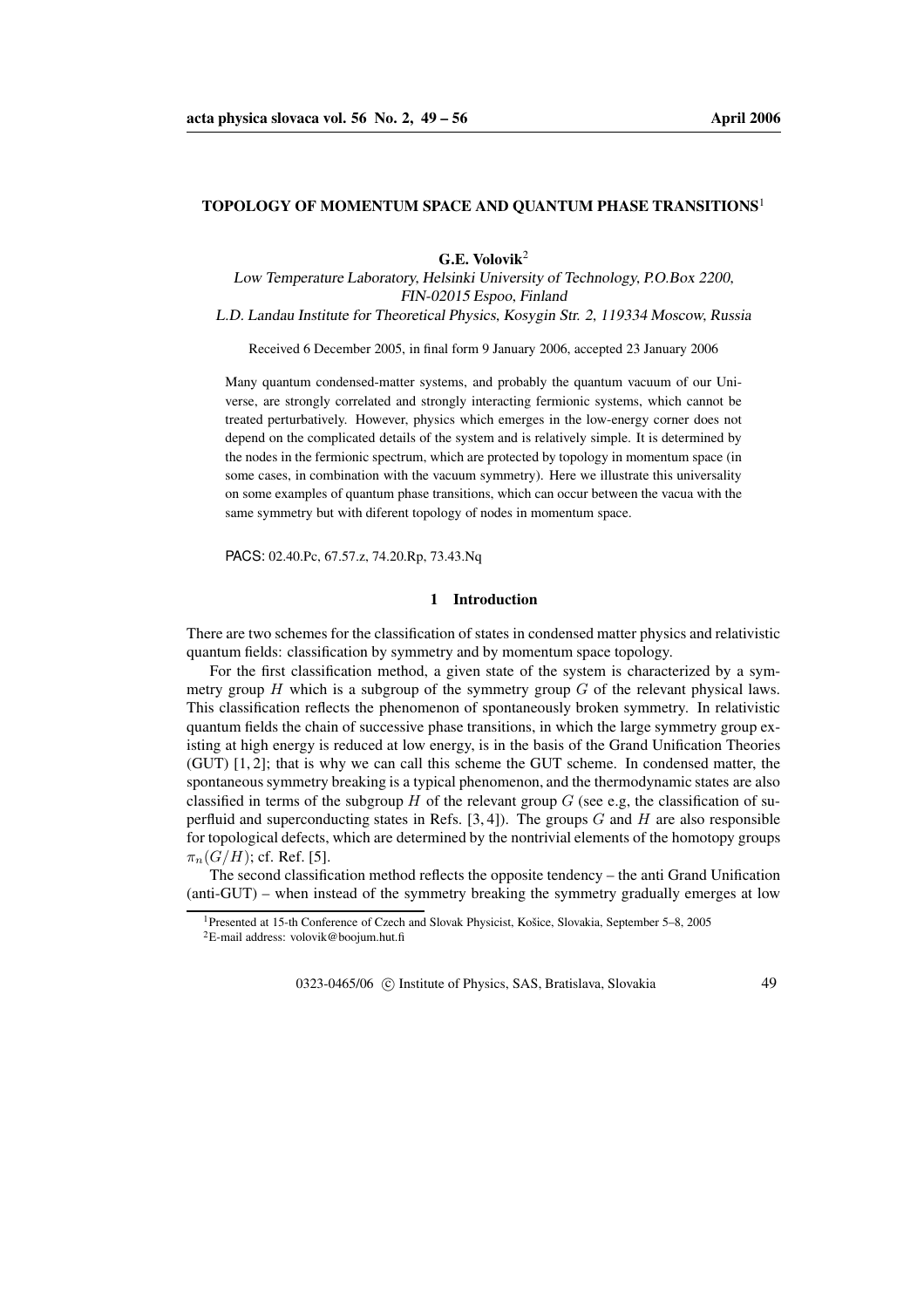energy. This method deals with the ground states of the system at zero temperature  $(T = 0)$ , i.e., it is the classification of quantum vacua. The universality classes of quantum vacua are determined by momentum-space topology, which is also responsible for the type of the emergent physical laws at low energy. For systems living in 3D space, there are four basic universality classes of fermionic vacua [6, 7]:

(i) Vacua with fully-gapped fermionic spectrum (such as conventional superconductors).

(ii) Vacua with fermionic excitations characterized by Fermi points – points in 3D momentum space at which the energy of fermionic quasiparticle vanishes. Examples are provided by superfluid <sup>3</sup>He-A and also by the quantum vacuum of Standard Model above the electroweak transition, where all elementary particles are chiral fermions. This universality class manifests the phenomenon of emergent relativistic quantum fields at low energy: close to the Fermi points the fermionic quasiparticles behave as massless Weyl fermions, while the collective modes of the vacuum interact with these fermions as gauge and gravitational fields.

(iii) Vacua with fermionic excitations characterized by lines in 3D momentum space or points in 2D momentum space. We call them Fermi lines, though in general it is better to characterize zeroes by co-dimension, which is the dimension of p-space minus the dimension of the manifold of zeros. Lines in 3D momentum space and points in 2D momentum space have co-dimension 2, since  $3 - 1 = 2 - 0 = 2$ ; compare this with zeroes of class (ii) which have co-dimension  $3 - 0 = 3$ . Fermi lines are topologically stable only if some special symmetry is obeyed. Example is provided by high  $T_c$  superconductors where the pairing into a d-wave state occurs.

(iv) Vacua with fermionic excitations characterized by Fermi surfaces. The representatives of this universality class are normal metals and normal liquid <sup>3</sup>He. This class manifests the phenomenon of emergent non-relativistic physics: at low temperature all the metals obey the Landau theory of Fermi liquid, which is based on the stability of Fermi surface. Fermi surface has co-dimension 1: in 3D systems it is the surface (co-dimension  $= 3 - 2 = 1$ ), in 2D systems it is the line (co-dimension =  $2 - 1 = 1$ ), and in 1D systems it is the point (co-dimension  $= 1 - 0 = 1$ ; the Landau theory does not work here, but the Fermi surface survives).

The possibility of the Fermi band class (v), where the energy vanishes in the finite region of the 3D momentum space and thus zeroes have co-dimension 0, has been also discussed [8–11].

The phase transitions which we discuss here are quantum phase transitions (QPT) [12]. It may happen that by changing some parameter  $q$  of the system we transfer the vacuum state from one universality class to another with the same symmetry group  $H$ . The point  $q_c$ , where this zero-temperature transition occurs, marks the QPT. For  $T \neq 0$ , the phase transition is absent, as the two states belong to the same symmetry class  $H$ . Hence, there is an isolated singular point  $(q_c, 0)$  in the  $(q, T)$  plane (see Fig. 1 in the extended version of this paper [13]).

The QPTs which occur in classes (iv) and (i) or between these classes are well known. In the class (iv) the corresponding quantum phase transition is known as Lifshitz transition [14], at which the Fermi surface changes its topology or emerges from the fully gapped state of class (i), see Sec. 2. The QPT between the fully gapped states with different topological charges occurs in 2D systems exhibiting the quantum Hall and spin-Hall effect: this is the plateau-plateau QPT between the states with different values of the Hall (or spin-Hall) conductance (see Sec. 5). The less known QPTs involve point nodes [15–19] (Sec. 3) and nodal lines [20, 21] (Sec. 4).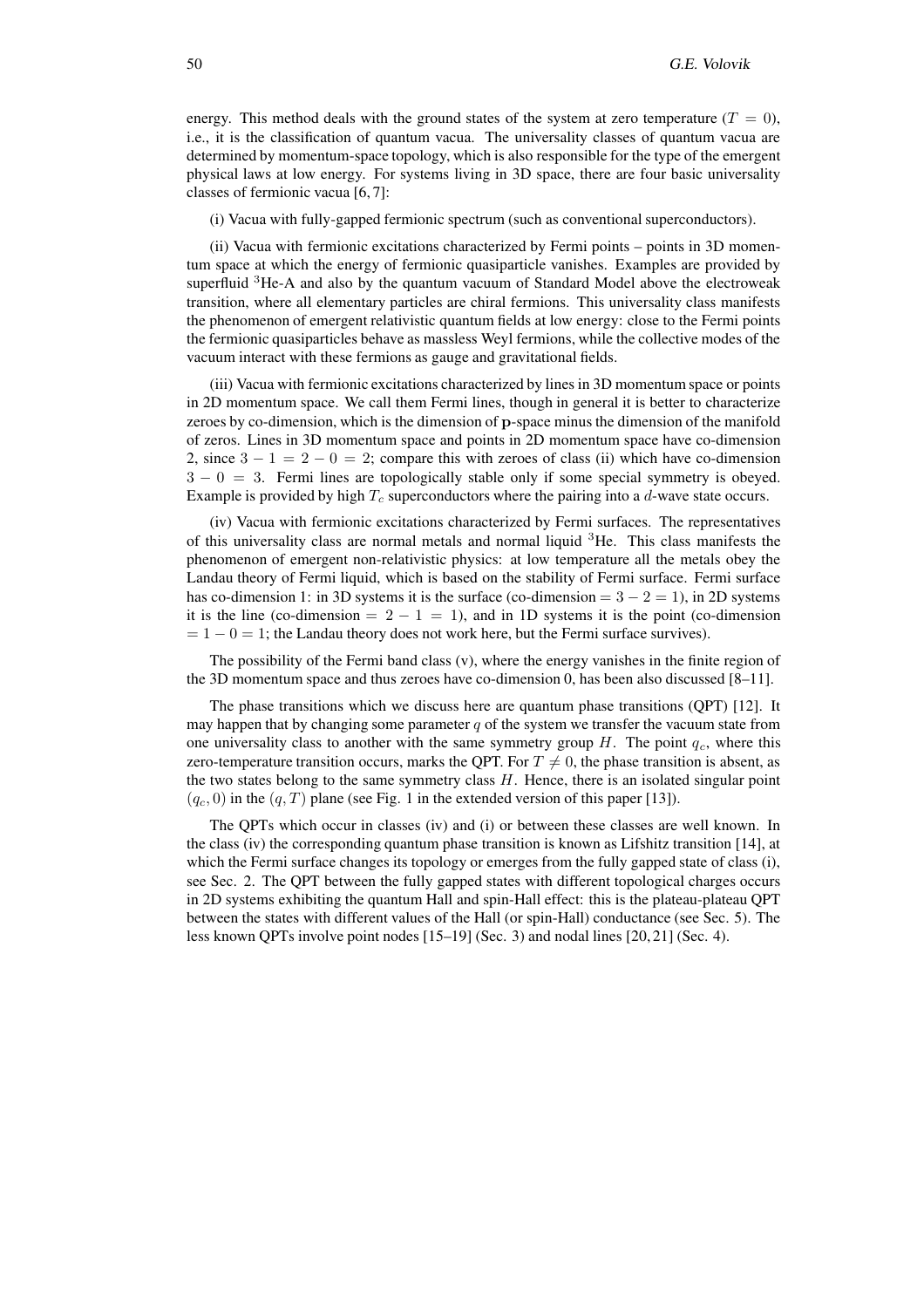#### **2 Fermi surface as topological object and Lifshitz transition**

In ideal Fermi gases at zero temperature, the Fermi surface is the boundary in the momentum p-space between the occupied states ( $n_p = 1$ ) and empty states ( $n_p = 0$ ). The spectrum of fermions is  $E(\mathbf{p}) = p^2/2m - \mu$ , where  $\mu > 0$  is the chemical potential and m is the mass of a fermionic atom or electron. The Fermi surface at  $p = p_F = \sqrt{2\mu m}$  separates the occupied negative energy states with  $p^2/2m - \mu < 0$  from the empty positive energy states with  $p^2/2m \mu > 0$ . At this boundary the energy of particles is zero,  $E(\mathbf{p}) = 0$ . What happens when the interaction between particles is introduced? Due to interaction the distribution function  $n_p$  is no longer exactly 1 or 0. However, the stability of the Fermi surface is protected by topology of the Green's function at imaginary frequency,  $G^{-1} = i\omega - (p^2/2m) + \mu$ .

Let us for simplicity skip one spatial dimension  $p_z$  so that the Fermi surface becomes the line in 2D momentum space  $(p_x, p_y)$ ; this does not change the co-dimension of zeroes which remains  $1 = 2 - 1$ . The Green's function has singularities lying on a closed line  $\omega = 0$ ,  $p_x^2 + p_y^2 = p_F^2$ in the 3D momentum-frequency space  $(\omega, p_x, p_y)$  (see Fig. 2 in [13]). This is the line of the quantized vortex in the momentum space, since the phase  $\Phi$  of the Green's function  $G = |G|e^{i\Phi}$ changes by  $2\pi$  around any path embracing any element of the vortex line. The winding number cannot change by continuous deformation of the Green's function: the momentum-space vortex is robust toward any perturbation. Thus the singularity of the Green function on the Fermi surface is preserved, even when interaction between fermions is introduced.

The Green function is generally a matrix with spin indices. In addition, it may have the band indices (in the case of electrons in the periodic potential of crystals). In such a case the phase of the Green function becomes meaningless; however, the stability of the Fermi surface is protected by the topological invariant describing the winding number of a vortex in  $(\omega, \mathbf{p})$  space:

$$
N_1 = \mathbf{tr} \oint_C \frac{dl}{2\pi i} G(\mu, \mathbf{p}) \partial_l G^{-1}(\mu, \mathbf{p}) \,. \tag{1}
$$

The integral is over contour  $C$  around a vortex;  ${\bf tr}$  is the trace over spin, band or other indices.

There are two scenarios of how to destroy the vortex loop in momentum space: perturbative and non-perturbative. In the second scenario the non-perturbative reconstruction of the spectrum removes the Fermi surface, as it occurs at the superconducting transition when the gap appears.

The first scenario reproduces the process occurring for the loop of quantized vortex in superfluids and superconductors. The vortex ring can continuously shrink to a point and then disappear. This is allowed by topology, since the opposite elements of the vortex line have opposite winding numbers  $N_1$ , which annihilate each other:  $1 - 1 = 0$ . In the momentum space this occurs when one continuously changes the chemical potential from the positive to the negative value: at  $\mu < 0$  there is no vortex loop in momentum space and the vacuum is fully gapped. The point  $\mu = 0$  marks the QPT – the Lifshitz transition – at which the topology of the energy spectrum changes. At this QPT the symmetry of the vacuum does not changes. The other types of the Lifshitz transition are related to reconnection of the vortex lines in  $p$ -space (Fig. 3 in [13]).

## **3 Fermi point as topological object**

The crucial non-perturbative reconstruction of the spectrum occurs at the superfluid transition to <sup>3</sup>He-A, where the point nodes emerge instead of the Fermi surface. Let us consider the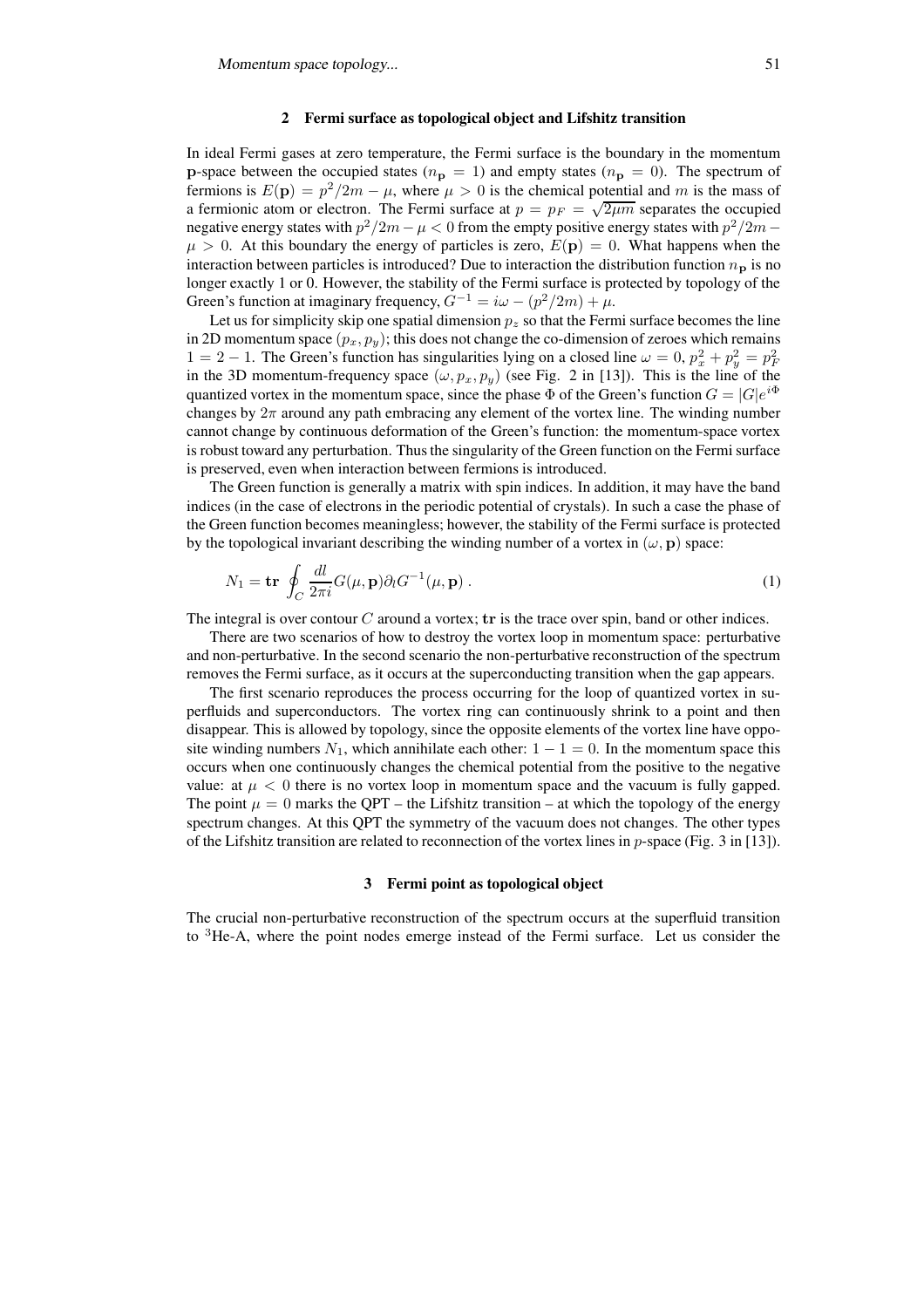Bogoliubov–Nambu Hamiltonian which qualitatively describes fermionic quasiparticles in this axial state of  $p$ –wave pairing [4]:

$$
H = \begin{pmatrix} p^2/2m - \mu & c_\perp \mathbf{p} \cdot (\hat{\mathbf{e}}_1 + i\,\hat{\mathbf{e}}_2) \\ c_\perp \mathbf{p} \cdot (\hat{\mathbf{e}}_1 - i\,\hat{\mathbf{e}}_2) & -p^2/2m + \mu \end{pmatrix} = \tau_3(p^2/2m - \mu) + c_\perp \mathbf{p} \cdot (\tau_1 \hat{\mathbf{e}}_1 - \tau_2 \hat{\mathbf{e}}_2), \tag{2}
$$

where  $\tau_1$ ,  $\tau_2$  and  $\tau_3$  are  $2 \times 2$  matrices in Bogoliubov–Nambu particle-hole space (the spin structure is irrelevant for consideration). The orthonormal triad  $(\hat{e}_1, \hat{e}_2, \hat{1} \equiv \hat{e}_1 \times \hat{e}_2)$  characterizes the order parameter, with the unit vector  $\hat{I}$  showing the direction of the orbital momentum of the Cooper pair (or of the diatomic molecule in case of BEC); and  $c_{\perp}$  is the speed of the quasiparticles propagating in the plane perpendicular to  $\hat{l}$ . The energy spectrum of fermions is

$$
E^{2}(\mathbf{p}) = \left(\frac{p^{2}}{2m} - \mu\right)^{2} + c_{\perp}^{2} \left(\mathbf{p} \times \hat{\mathbf{I}}\right)^{2}.
$$
 (3)

In the BCS regime occuring for positive chemical potential  $\mu > 0$ , there are two Fermi points (points where  $E(\mathbf{p}) = 0$ ): at  $\mathbf{p}_1 = p_F \hat{1}$  and  $\mathbf{p}_2 = -p_F \hat{1}$  (Fig. 4 in [13]).

For a general system, be it relativistic or nonrelativistic, the topological stability of the Fermi point is guaranteed by the nontrivial homotopy group  $\pi_2(GL(n, \mathbb{C})) = Z$  which describes the mapping of a sphere  $S^2$  embracing the point node to the space of non-degenerate complex matrices [7]. This is the group of integers. The integer valued topological invariant (winding number) can be written in terms of the fermionic propagator  $G^{-1}(i\omega, \mathbf{p}) = i\omega - H(\mathbf{p})$  as a surface integral in the 4D frequency-momentum space  $p_{\mu} = (\omega, \mathbf{p})$ : [6]

$$
N_3 \equiv \frac{1}{24\pi^2} \epsilon_{\mu\nu\rho\sigma} \text{ tr } \oint_{\Sigma_a} dS^{\sigma} G \frac{\partial}{\partial p_{\mu}} G^{-1} G \frac{\partial}{\partial p_{\nu}} G^{-1} G \frac{\partial}{\partial p_{\rho}} G^{-1}.
$$
 (4)

Here  $\Sigma_a$  is a 3D surface around the isolated Fermi point  $p_{\mu a} = (0, \mathbf{p}_a)$ ; the trace in is over the Bogoliubov-Nambu spin. The two Fermi points  $p_1$  and  $p_2$  have nonzero topological charges  $N_3 = +1$  and  $N_3 = -1$ . Close to any of the Fermi points the energy spectrum of quasiparticles acquires the relativistic form. In particular, the spectrum in Eq.(3) becomes [6]:

$$
E2(\mathbf{p}) = gik(pi - eAi)(pk - eAk),
$$
\n(5)

where the analog gauge field is  $\mathbf{A} = p_F \hat{\mathbf{l}}$ ; the effective "electric charge" is either  $e = +1$  or  $e =$ −1 depending on the Fermi point; and the effective metric is  $g^{ik} = \text{diag}(c_\perp^2, c_\perp^2, c_\parallel^2 = p_F^2/m^2)$ . The density of states (DoS) due to Fermi points is  $\nu(E) \propto E^2$ .

Let us consider an example of QPT goverened by the p-space topology: between a fullygapped vacuum state and a vacuum state with topologically-protected point nodes [15, 16]. Such QPT may occur in a system of ultracold fermionic atoms in the region of the BEC–BCS crossover, provided Cooper pairing occurs in the non-s-wave channel (for elementary particle physics, such transitions are related to CPT violation, neutrino oscillations, and other phenomena [17]). The QPT occurs if one varies the chemical potential  $\mu$ . For  $\mu < 0$ , Fermi points are absent and the spectrum is fully-gapped (Fig. 4 in [13]). In this topologically-stable fullygapped vacuum, the density of states is drastically different from that in the topologically-stable gapless regime:  $\nu(E) = 0$  for  $E < |\mu|$ . This demonstrates that the QPT under consideration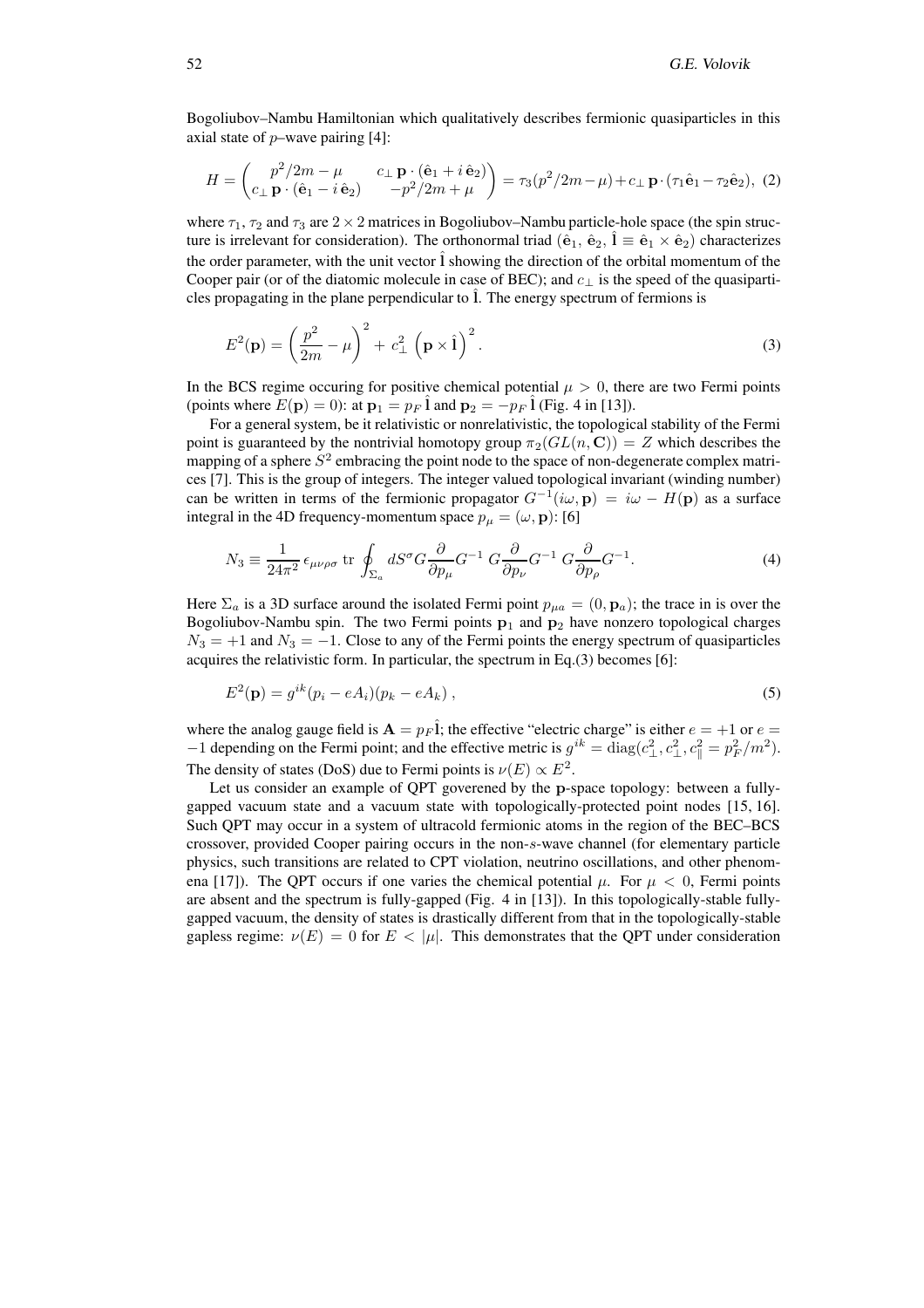is of purely topological origin: it occurs when two Fermi points with  $N_3 = +1$  and  $N_3 = -1$ merge and form one topologically-trivial Fermi point with  $N_3 = 0$ , which disappears at  $\mu < 0$ . The intermediate state at  $\mu = 0$  is marginal: the p-space topology is trivial  $(N_3 = 0)$  and cannot protect the vacuum against decay into one of the two topologically-stable vacua unless there is a special symmetry which stabilizes the marginal node. Such symmetry protects Fermi points in the Standard Model above the electroweak phase transition [6].

## **4 Fermi lines**

In general the zeroes of co-dimension 2 (nodal lines in 3D momentum space or point nodes in 2D momentum space) do not have the topological stability. However, if the Hamiltonian is restricted by some symmetry, the topological stability of these nodes is possible. The nodal lines do not appear in spin-triplet superconductors, but they may exist in spin-singlet superconductors[3,22]. The analysis of topological stability of nodal lines in systems with real fermions was done by Horava [7].

An example of point nodes in 2D momentum space is provided by the layered quasi-2D high- $T_c$  superconductor. In the simplest form, the relevant Hamiltonian is

$$
H = \tau_3 \left( \frac{p_x^2 + p_y^2}{2m} - \mu \right) + a \tau_1 (p_x^2 - \lambda p_y^2) \,. \tag{6}
$$

In case of tetragonal symmetry one has  $\lambda = 1$ , but in a more general case  $\lambda \neq 1$  and the order parameter represents the combination of d-wave  $(p_x^2 - p_y^2)$  and s-wave  $(p_x^2 + p_y^2)$  components. At  $\mu > 0$  and  $\lambda > 0$ , the energy spectrum  $E^2(\mathbf{p}) = (p^2/2m - \mu)^2 + a^2(p_x^2 - \lambda p_y^2)^2$  contains 4 point nodes in 2D momentum space:

$$
p_x^a = \pm p_F \sqrt{\frac{\lambda}{1+\lambda}} \ , \ p_y^a = \pm p_F \sqrt{\frac{1}{1+\lambda}} \ , \ p_F^2 = 2\mu m \ . \tag{7}
$$

Do these nodes survive or not if we extend Eq.(6) to the more general Hamiltonian obeying the same symmetry? The important property of this Hamiltonian is that, as distinct from the Hamiltonian (2), it obeys the time reversal symmetry T which prohibits the imaginary  $\tau_2$ -term. In the spin singlet states the Hamiltonian obeying the T-symmetry must satisfy the equation  $H^*(-\mathbf{p}) = H(\mathbf{p})$ . The general form of the 2 × 2 Bogoliubov-Nambu spin-singlet Hamiltonian satisfying this equation can be expressed in terms of the 2D vector  $\mathbf{m}(\mathbf{p}) = (m_x(\mathbf{p}), m_y(\mathbf{p}))$ :

$$
H = \tau_3 m_x(\mathbf{p}) + \tau_1 m_y(\mathbf{p}) \,. \tag{8}
$$

Using this vector one can construct the integer valued topological invariant – the contour integral around the point node in 2D momentum space (or around the nodal line in 3D momentum space):

$$
N_2 = \frac{1}{2\pi} \oint dl \,\hat{\mathbf{z}} \cdot \left( \hat{\mathbf{m}} \times \frac{d\hat{\mathbf{m}}}{dl} \right) \,, \tag{9}
$$

where  $\hat{\mathbf{m}} \equiv \mathbf{m}/|\mathbf{m}|$ . This winding number of a point vortex in 2D space  $(p_x, p_y)$ , which is robust to any change of the Hamiltonian respecting the T-symmetry, protects the node in the spectrum.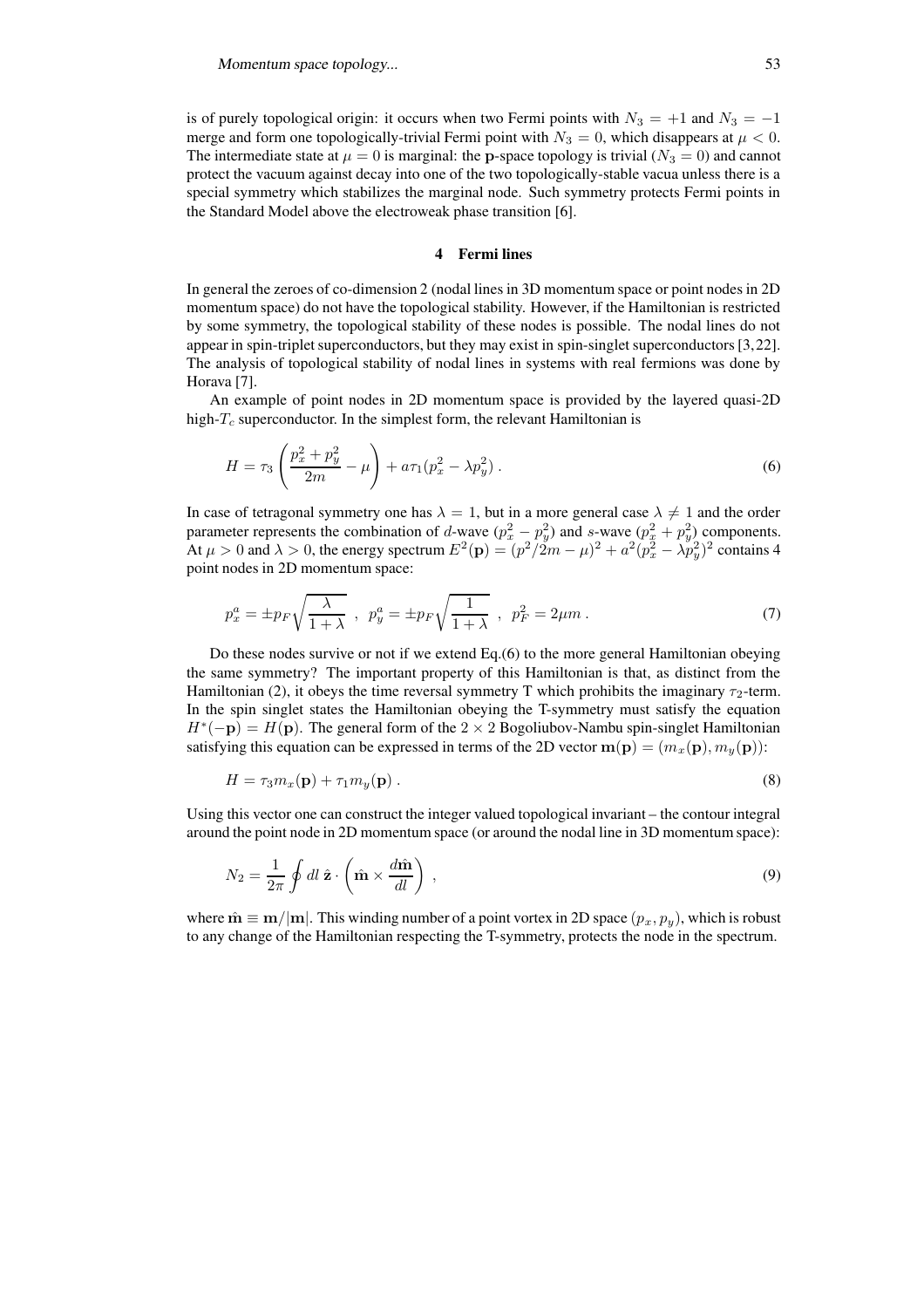All four nodes in Eq.(6) are topologically stable, since nodes with equal signs  $(+$  and  $--)$ have winding number  $N_2 = +1$ , while the other two nodes have winding number  $N_2 = -1$  (Fig. 8 in [13]). To destroy the nodes one must either violate the T-symmetry or to deform the order parameter in such a way that the nodes merge and then annihilate each other forming the fully gapped state. This is what happens when one changes the asymmetry parameter  $\lambda$ . The point  $\lambda = 0$  marks the QPT from gapless to the fully gapped spectrum (Fig. 8 in [13]).

Probably such a QPT has something to do with the unusual behavior observed in high- $T_c$ cuprate  $Pr_{2-x}Ce_xCuO_{4-\delta}$  [24]. It was found that the field dependence of electronic specific heat  $C(T, H)$  is linear at T=2K, which is consistent with fully gapped state, and non-linear at T≥3K, which is consistent with existence of point nodes in 2D momentum space. This was interpreted in terms of the conventional phase transition with the change of symmetry from  $s$ -wave to  $d$ wave when temperature is decreased. But the behavior of  $C(T, H)$  is the consequence of the topology of the spectrum rather than of the symmetry. That is why it is more natural to identify the observed behavior with the QPT which is smeared due to finite temperature.

A similar QPT when  $\mu$  crosses zero can occur in the BCS-BEC crossover region [20, 21].

# **5 Plateau transitions in fully gapped 2D systems**

The fully gapped vacua in 2D systems or in quasi-2D thin films, though they do not have zeroes in the energy spectrum, can also be topologically non-trivial. They are characterized by the invariant obtained by dimensional reduction from the Fermi point topological invariant in Eq.(4):

$$
\tilde{N}_3 = \frac{1}{24\pi^2} e_{\mu\nu\lambda} \mathbf{tr} \int d^2p d\omega \, G \partial_{p_\mu} G^{-1} G \partial_{p_\nu} G^{-1} G \partial_{p_\lambda} G^{-1} \,. \tag{10}
$$

There is no singularity in the Green's function. The integral is either over the entire 3-momentum space  $p_{\mu} = (\omega, p_x, p_y)$ , or in a crystalline system it is bounded by the Brillouin zone.

An example is provided by the 2D version of the Hamiltonian (2) with  $\hat{\mathbf{l}} = \hat{\mathbf{z}}, \hat{\mathbf{e}}_1 = \hat{\mathbf{x}},$  $\hat{\mathbf{e}}_2 = \hat{\mathbf{y}}$ . Since now  $p^2 = p_x^2 + p_y^2$ , the quasiparticle energy (3) becomes

$$
E^{2}(\mathbf{p}) = \left(\frac{p_x^2 + p_y^2}{2m} - \mu\right)^2 + c_{\perp}^2 (p_x^2 + p_y^2) . \tag{11}
$$

It is nowhere zero. The Hamiltonian (2) can be written in terms of vector  $g(p_x, p_y)$ :

$$
\mathcal{H} = \tau^{i} g_{i}(\mathbf{p}) \ , \ g_{3} = \frac{p_{x}^{2} + p_{y}^{2}}{2m} - \mu \ , \ g_{1} = c_{\perp} p_{x} \ , \ g_{2} = -c_{\perp} p_{y} \ . \tag{12}
$$

The distribution of the unit vector  $\hat{\mathbf{g}}(p_x, p_y) = \mathbf{g}/|\mathbf{g}|$  in the momentum space has the same structure as the skyrmion in real space (see Fig. 9 in [13]). The topological invariant for this momentum-space skyrmion is given by Eq.(10) written in terms of the unit vector  $\hat{\mathbf{g}}(p_x, p_y)$ :

$$
\tilde{N}_3 = \frac{1}{4\pi} \int dp_x dp_y \hat{\mathbf{g}} \cdot \left( \frac{\partial \hat{\mathbf{g}}}{\partial p_x} \times \frac{\partial \hat{\mathbf{g}}}{\partial p_y} \right) . \tag{13}
$$

Since at infinity the unit vector field  $\hat{\mathbf{g}}$  has the same value,  $\hat{\mathbf{g}}_{p\to\infty} \to (0,0,1)$ , the 2-momentum space  $(p_x, p_y)$  becomes isomoprhic to the compact  $S^2$  sphere. The function  $\hat{\mathbf{g}}(\mathbf{p})$  realizes the mapping of this  $S^2$  sphere to the  $S^2$  sphere of the unit vector  $\hat{g}$  with winding number  $\tilde{N}_3$ .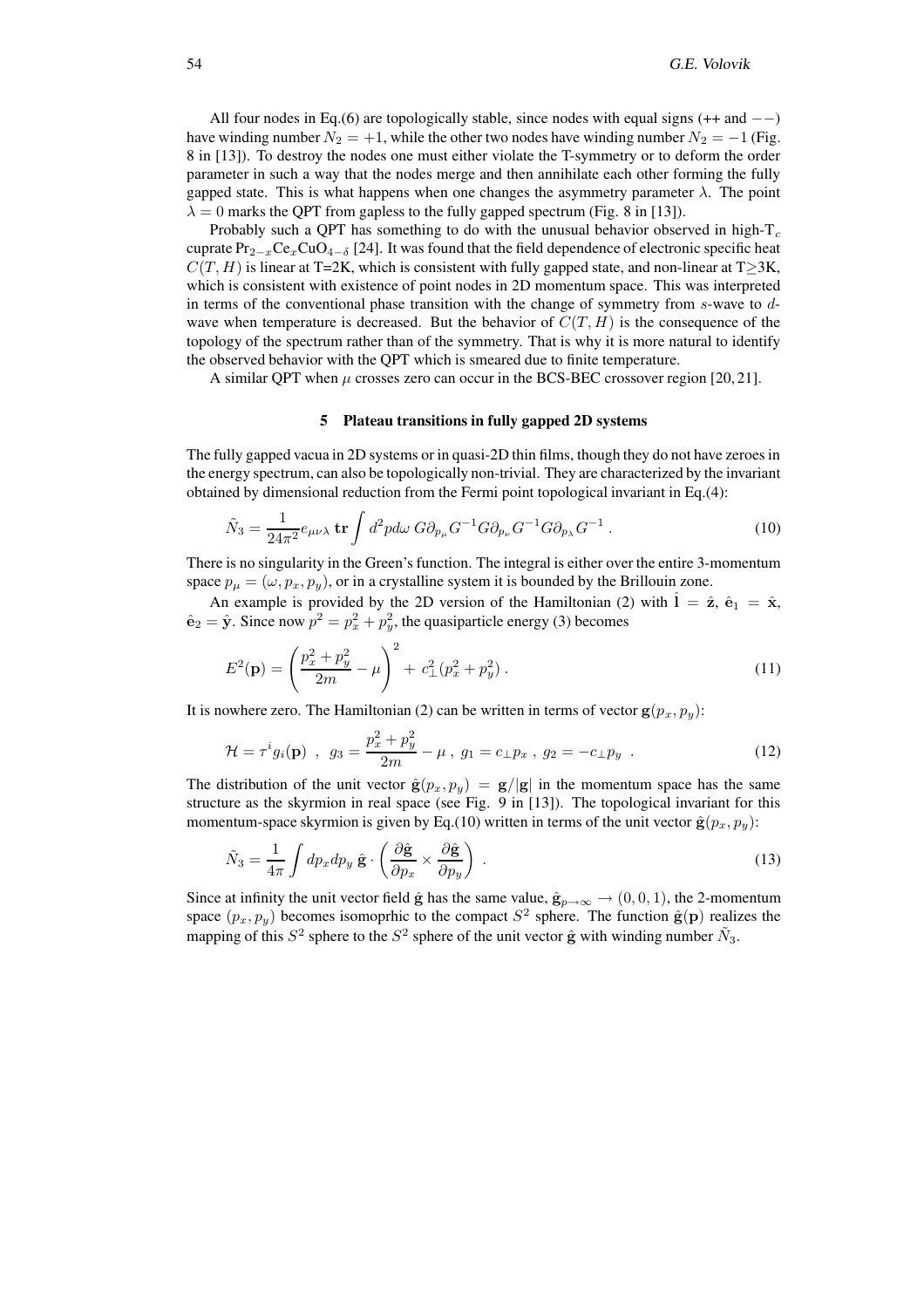This and other similar topological charges give rise to quantization of Hall and spin-Hall conductivities, which occurs without external magnetic field (the so-called intrinsic quantum Hall and spin quantum Hall effects). There are actually 4 responses to transverse forces which are quantized under apporopriate conditions. These are: quantized response of the mass current (or electric current in electrically charged systems) to transverse gradient of chemical potential  $\nabla \mu$  (transverse electric field E); quantized response of the mass current (electric current) to transverse gradient of magnetic field interacting with Pauli spins; quantized response of the spin current to transverse gradient of magnetic field; and quantized response of the spin current to transverse gradient of chemical potential (electric field) [25]. All these can be described using the generalized Chern-Simons term [6]:

$$
F_{\rm CS}\{\mathbf{A}_Y\} = \frac{1}{16\pi} N_{IJ} e_{\mu\nu\lambda} \int d^2x dt A^I_\mu F^J_{\nu\lambda} \quad , \tag{14}
$$

where  $A^I_\mu$  is the set of the gauge fields: in addition to the conventional electromagnetic potential  $A<sub>\mu</sub>$  one can introduce the auxiliary gauge fields. In particular, the auxiliary  $SU(2)$  gauge field  $A^a_\mu$  is convinient for the description of the spin-Hall effect, since the variation of the action with respect to  $A^a_\mu$  gives the spin current:  $\delta S/\delta A^a_\mu = J^{\mu}_a$ . The prefactor  $N_{IJ}$  is expressed in terms of the topological invariant:

$$
N_{IJ} = \frac{1}{24\pi^2} e_{\mu\nu\lambda} \operatorname{tr} Q_I Q_J \int d^2p d\omega G \partial_{p_\mu} G^{-1} G \partial_{p_\nu} G^{-1} G \partial_{p_\lambda} G^{-1} , \qquad (15)
$$

where  $Q_I$  is the charge interacting with the gauge field  $A^I_\mu$ . To obtain, for example, the response of the spin current  $j_i^z$  to the electric field  $E_i$ , one must consider two charges: the electric charge  $Q_1 = e$  and the spin along z as another charge,  $Q_2 = s_z = \hbar \sigma_z/2$ . This gives the spin current response to the electric field  $j_x^z = (N_{s_z}e/4\pi)E_y$ , where  $N_{s_z}e$  is  $e\hbar/2$  times integer.

This consideration is applicable, when the momentum (or quasi-momentum in solids) are the well defined quantities, otherwise (for example, in the presence of impurities) one cannot construct the invariant in terms of the Green's function  $G(\mathbf{p}, \omega)$ . However, it is not excluded that in some cases the perturbative introduction of impurities does not change the prefactor  $N_{IJ}$  in the Chern-Simons term (14) and thus does not influence the quantization: this occurs if there is no spectral flow under the adiabatic introduction of impurities. In this case the quantization is determined by the reference system – the fully gapped system from which the considered system can be obtained by the continuous deformation without the spectral flow (analogous phenomenon for the angular momentum paradox in  ${}^{3}$ He-A was discussed in [26]). The most recent review paper on the spin current can be found in [27].

The integer topological invariant of the ground state cannot follow the continuous parameters of the system. That is why when one changes such a parameter, for example, the thickness of the film, one finds a set of quantum phase transitions between different integer values of the invariants (Fig. 10 in [13]), and thus between the plateaus in Hall or spin-Hall conductivity.

#### **6 Conclusion**

Here we discussed the quantum phase transitions which occur between the vacuum states with the same symmetry above and below the transition. These transitions are essentially different